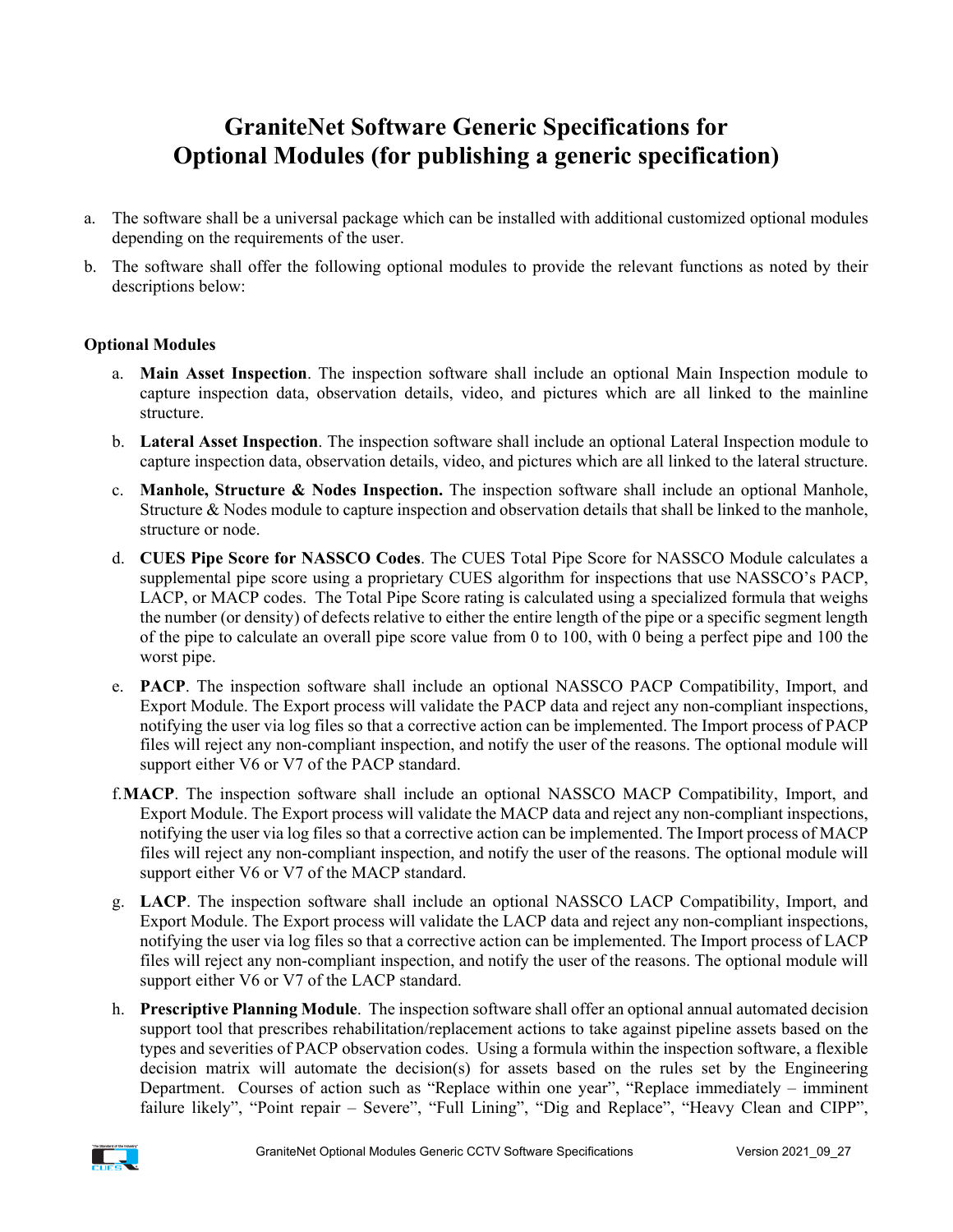"Reinspect (5 yrs)", "Reinspect (10 yrs)", etc. shall streamline operations and be made visible in GIS for planning. Both PACP and Formula Fields Modules are prerequisites to utilize this module.

- i.**Distance Acquisition**. The inspection software shall include an optional Distance Acquisition module to capture mainline, lateral, and node observation distances from titlers, text overlays, distance counters and other hardware devices.
- j.**Video Indexing**. The inspection software shall include a Video Indexing module to link observation distances to a particular point in the related video during playback.
- k. **Analog Video Recording**. The inspection software shall include an optional Analog Video Recording module to record analog live video to a digital file using either the MPEG1, MPEG2, MPEG4, MPEG4 AVC (H.264) or WMV formats.
- l.**Digital Video Recording**. The inspection software shall include an optional Digital Video Recording module to record digital live video (at resolutions up to 1080p), from either an HDMI or SDI source, to a digital file using either MPEG4, MPEG4 AVC (H.264), or WMV formats.
- m. **Image Capture**. The inspection software shall include an optional Image Capture module to record analog live video still frames to a digital file using either the JPEG or PNG formats.
- n. **Software Titling**. The inspection software shall include an optional Software or Digital Titling module to overlay inspection, or observation information on the digital video file, using user selectable fonts and colors.
- o. **Media Linking**. The inspection software shall include an optional Media Linking module to link third party videos, pictures, reports, or other documents to inspection, asset, or observation records.
- p. **GPS/GNSS Collection**. The inspection software shall include an optional GPS/GNSS module to enable real-time collection of GPS coordinates. The inspection software will integrate with GIS, GPS, and selected CMMS systems.
- q. **User Management**. The inspection software shall include an optional User Management module to create user accounts and define their level of access, employment details, or security privileges to the software. The User Management module allows administrators to create user accounts for the inspection software and define access permissions to specific features and functions. The module also provides the ability to create roles for similar user groups (e.g. the engineering department) and assign these roles to the inspection software user accounts. Proper deployment of the user management module ensures that each user of the software has a management-defined set of privileges to the system.
- r.**ESRI Interface (Map View).** An interactive and integrated GIS map shall be viewable from within the software and allow for the initiation of inspection, creation of multiple inspections in a project format, viewing, exporting, burning, and reporting of inspections for selected assets, map layer management, customizable filtering capabilities for selection of map features, customizable filtering capabilities for creating dynamic (color-coded) layers of map features, and zooming to specific assets from selected feature.
	- The software shall enable integration with ESRI's ArcGIS software using the ArcGIS Runtime SDK for .NET.
	- The inspection software shall include an optional ESRI ArcGIS integrated map viewer to manage inspections, scheduling/planning tasks, generating reports, performing searches, creating dynamic color coded layers for assets and pending/completed inspections, and other basic map functions (zooming, identifying, extents, search/find, measure) directly from the integrated map.
	- The inspection software's integrated map viewer shall include support for opening an ESRI ArcGIS Map (mxd), an ESRI ArcPro mobile map package (MMPK), and importing feature classes from a MMPK into a runtime map

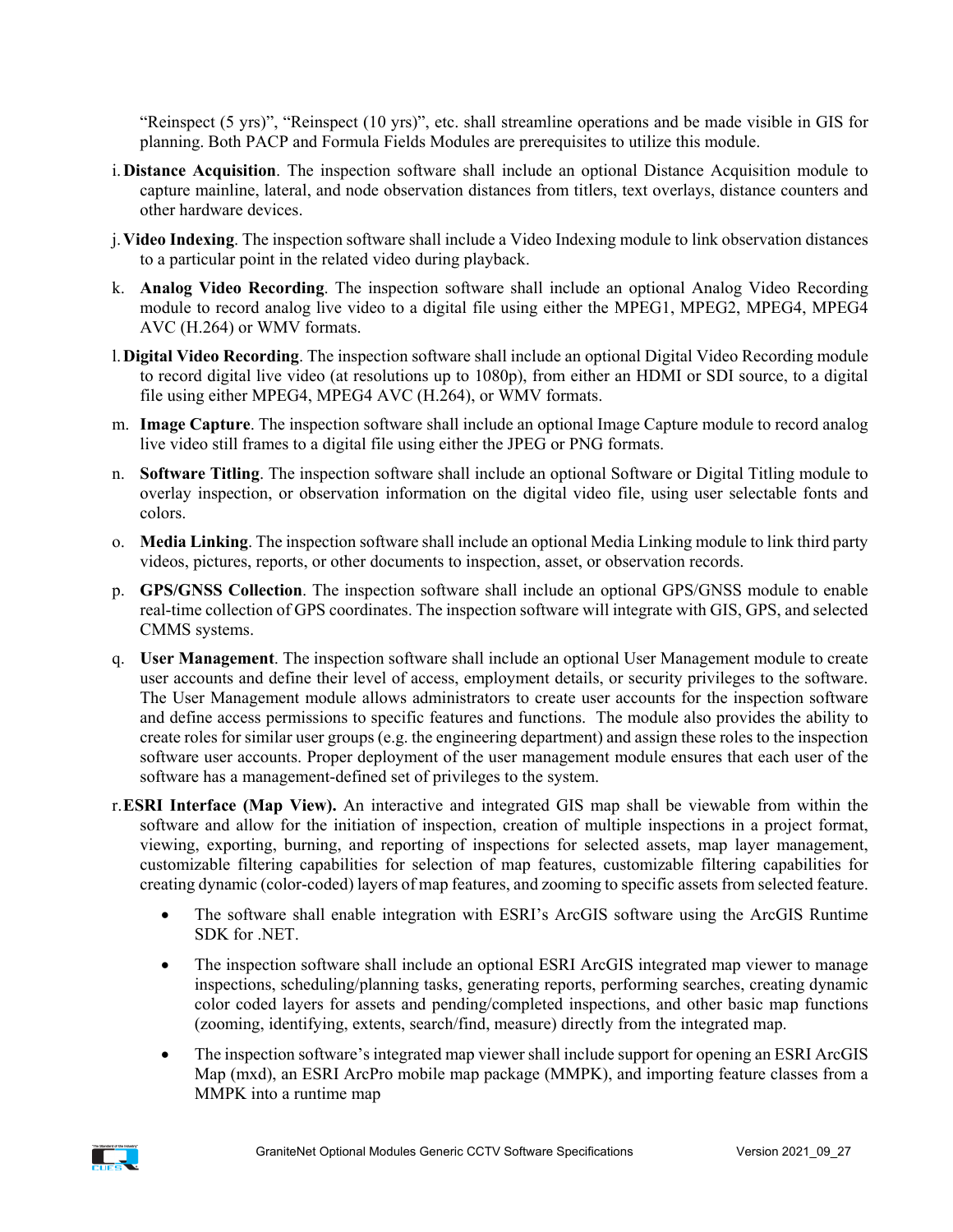- The inspection software's integrated map viewer shall include support for adding online basemaps from topographic, streets, or imagery to a runtime map
- The inspection software's integrated map viewer shall include support for adding data from an online ArcGIS Web Service and an online ArcGIS Web Map to a runtime map
- The inspection software's integrated map viewer shall include support for adding offline data from a mobile map package (MMPK), a tile package (TPK), a vector tile package (VTPK), raster data source, runtime content (.geodatabase), and shapefile(s) to a runtime map
- The inspection software's integrated map viewer shall include support for adding dynamic colorcoded layers from a predefined list and custom filters that can be generated on the fly to a an ESRI ArcGIS map (mxd) or a runtime map
- The inspection software's integrated map viewer shall include support for exporting the runtime map to a KML file.
- The inspection software's integrated map viewer shall include grouping of layers within the runtime map
- The inspection software's integrated map viewer shall include support for configuring display settings, transparency, labels, selectability, and visibility within the runtime map
- The inspection software's integrated map viewer shall include support for saving the runtime map with a specific name
- The inspection software's integrated map viewer shall include support for signing into ArcGIS Online.
- The inspection software's integrated map viewer shall include support for "getting google directions" via a specific location selected on the map or the current location (if GPS enabled) and specified end location
- The inspection software's integrated map viewer shall include support for ESRI's "find by address"
- The inspection software shall provide a 'zoom to GPS location' capability when a GPS device is connected to show the location of the inspection vehicle or a particular known structure's location.
- The software shall enable structures, observations, entry points, etc. to be estimated with GPS coordinates, entered manually, by clicking on the map, by copy/paste, or captured from a GPS or GNSS receiver.
- The software shall provide the ability to use the GIS map within the viewer to select assets, review inspections, and run reports.
- The software shall provide the ability to use the integrated GIS map to show a recently completed inspection for a selected asset.
- The software shall provide the ability to use the integrated GIS map to zoom to a selected defect from an inspection.
- The software shall provide the ability to print from the integrated GIS map.
- The software shall capture GPS "accuracy" parameters (i.e., number of satellites, signal to noise Ratio, HDOP, PDOP, etc.)
- The software shall provide an ESRI ArcMap tool bar allowing linking of assets from an ESRI ArcGIS map (mxd) to the software's database to 'zoom to asset' and show the properties of the selected asset.

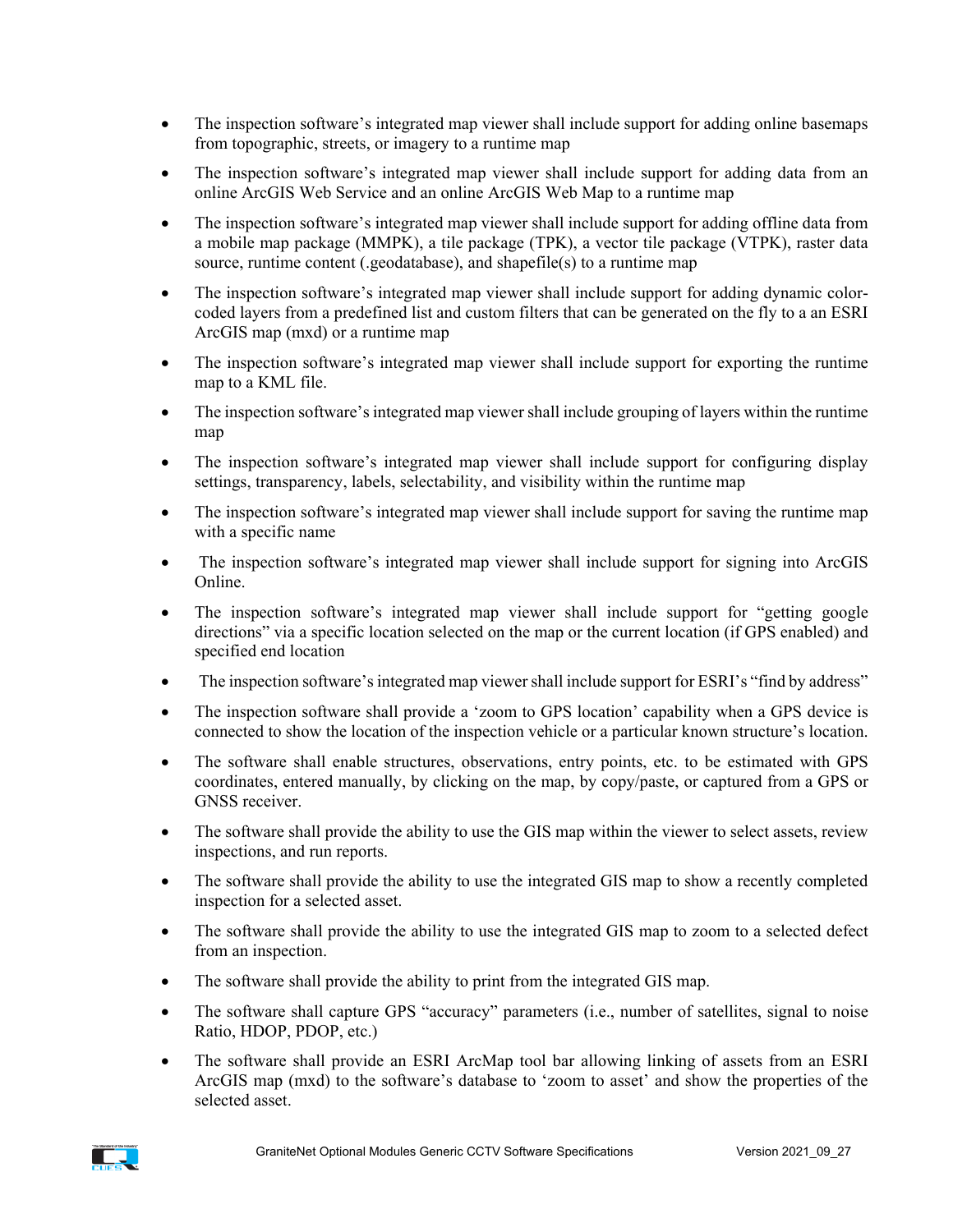- The software shall provide an ESRI ArcMap tool bar allowing linking of assets from an ESRI ArcGIS map (mxd) to the software's database to open the last inspection of selected asset.
- The software shall provide an ESRI ArcMap tool bar allowing linking of assets from an ESRI ArcGIS map to the software's database to be able to select assets from the map and generate inspection projects for the selected assets.
- The software shall allow the ability for easily switching between different map sources.
- s.**ESRI Import**. The inspection software shall include an optional ESRI ArcGIS import module to enable bidirectional integration using the ESRI's ArcObjects SDK (or ArcRuntime SDK for .NET) with ESRI's ArcGIS software or ESRI's ArcGIS Published Feature Services via ESRI's ArcGIS Online or ESRI's ArcGIS Portal. **Software that simply "toggles" or enables a "cut-and-paste" method of data exchange shall be deemed unacceptable**. The Database and Software program shall be able to import and export asset data, export Inspection Observations, and export pipeline inspection scores to an ArcGIS 10.x system (shape files, personal geodatabase, File Geodatabase, SDE Geodatabase, or Published Feature Services) utilizing the network features or precision factor to associate Sewer, Storm or combined Mains with corresponding Node and Lateral assets. Both an "import" and "export" profile shall be provided in the software to strictly control the attributes exchanged between the systems.
	- The "import" and "export" profiles shall allow for data type conversions when the source and destination field types are not the same (i.e. allow for data type conversion of a float to an integer.)
	- The inspection software shall allow imported asset data from GIS to be filterable to bring in all asset data (full asset inventory) or selected assets/pipelines based on some attribute within the GIS source feature class, or based on the nonexistence of an asset (new asset only import) within the inspection software's database
	- The inspection software shall export the links for inspection videos and still images, associated with an inspection as attributes to the ESRI ArcGIS source file
	- The software shall allow collection/storage of GIS coordinates imported from an existing ArcGIS database (shape files, personal geodatabase, File geodatabase, SDE geodatabase, or Published Feature Services).
	- The software shall include support for ArcGIS Online and ArcGIS Portal connections
	- The software shall include options to define feature class relationships via a geometric network, coordinates with a precision factor, and by data fields
	- The software shall include the option to import attribute code values into the software's database when field-mapped to a code group within the software. The following three options shall exist: (i) skip if not in the code group, (ii) import and add to the code group, (iii) import but do not add to the code group
	- The software shall include the option to import GIS domain values/codes to overwrite the code values within the software's database
	- The software shall include support for ESRI's subtypes
	- The software shall include support for "renaming existing assets" where the old ID gets renamed to the new ID during the import process.
	- The inspection software shall allow exported asset data from the software's database to GIS to be filterable to export all asset data, new only, or existing only.

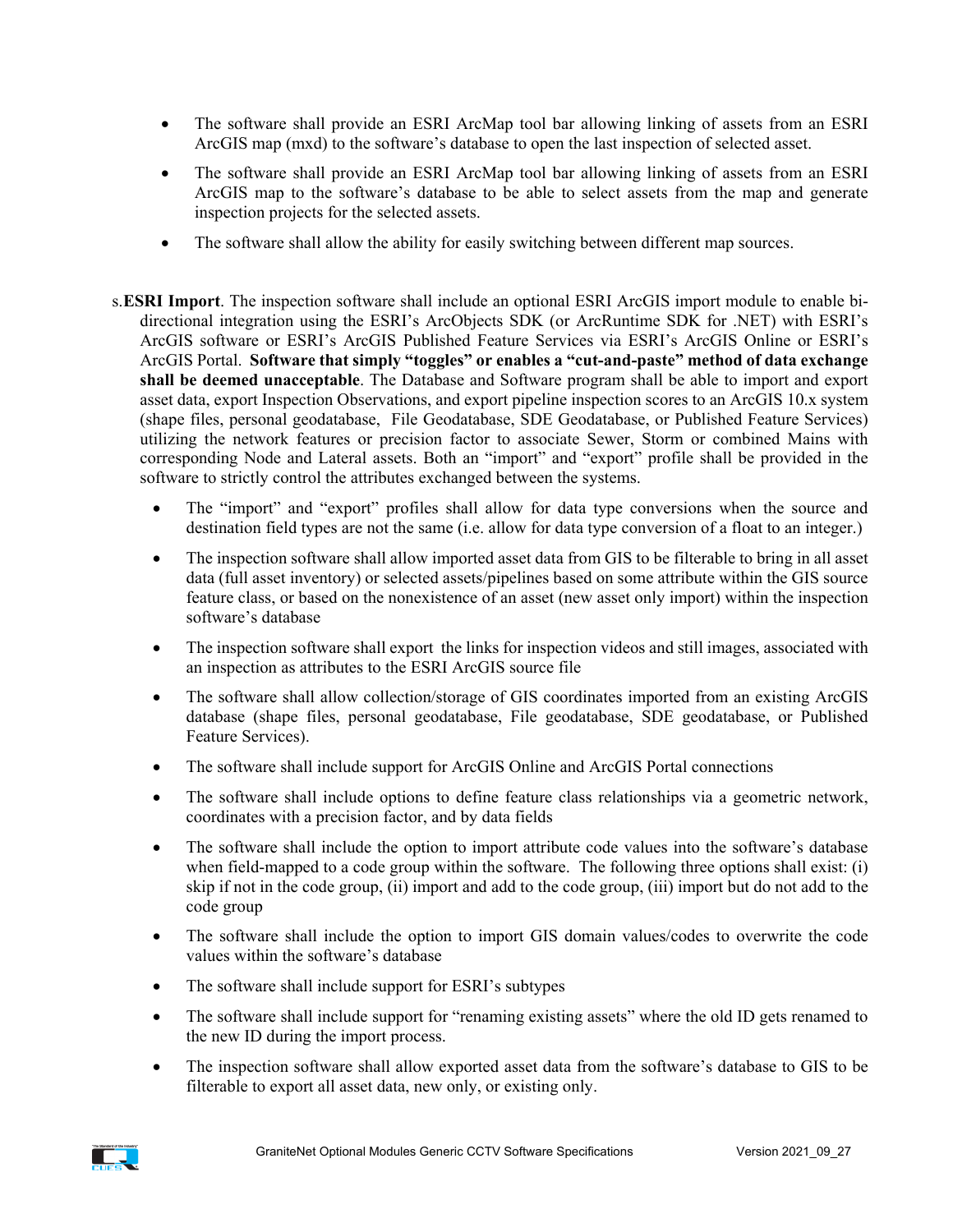- The inspection software shall allow exported assets to be filterable to allow for only selected assets/pipelines based on some attribute or inspection date.
- The inspection software shall allow exported asset's coordinates to be exported to GIS
- The inspection software shall allow for inspection observations to be exported
- t.**Scheduler**. The inspection software shall include an optional Scheduler module to plan one time or repeating automated procedures between field units and office locations on a daily, weekly, monthly, or yearly schedule. The available procedures shall be:
	- Data Transfer: The software shall be able to schedule export or synchronization tasks between databases without the need for human intervention.
	- ArcGIS Transfer: The software shall be able to schedule seamless data exchanges between GIS and the software's database without the need for human intervention. ESRI Import Module is required.
	- Cityworks Transfer: The software shall be able to schedule seamless data exchanges between Trimble's Cityworks software and the software's database without the need for human intervention. Cityworks Module is required.
	- IPS Transfer: The software shall be able to schedule seamless data exchanges between Infor Public Sector Module (previously known as Hansen v8) software and the software's database without the need for human intervention. IPS Module is required.
	- MAXIMO Transfer: The software shall be able to schedule seamless data exchanges between MAXIMO software and the software's database without the need for human intervention. MAXIMO Module is required.
	- Report Generation: The software shall be able to schedule the generation of specific reports via email (SMTP) as a PDF, HTML, excel, text, etc. attachment to recipients without human intervention.
- u. **Formula Fields**. The Formula Fields Module allows an Engineer to import custom formulas (constructed in a wide range of 3rd party programming tools) into the formula manager tool within GraniteNet to apply a custom formula to any field which is capable of triggering an action, performing calculations, or initiating any other user-defined activity. The Formula Fields Module allows users to customize scoring algorithms, total-up field quantities, and determine calculated values based on the data entered during inspections.

A custom formula can be run against any "regular" field that is not already classified as a scoring field in GraniteNet. The module enables the ability to create/delete/edit formulas to place custom values on certain inspection observations. When the Formula Fields Module is used in conjunction with either the CUES or NASSCO "Pipe Score" Modules, the custom formulas will be protected (quarantined) from being shared elsewhere. The module also enables Engineers to recalculate scores on inspections created by other GraniteNet Inspection Editions that also had the formula fields module enabled.

However it should be known that custom formula scores cannot be calculated for:

- 1. Inspections created in a GraniteNet Inspection Edition that did not have the formula fields module enabled and activated.
- 2. Inspections imported from a PACP/LACP transfer file.

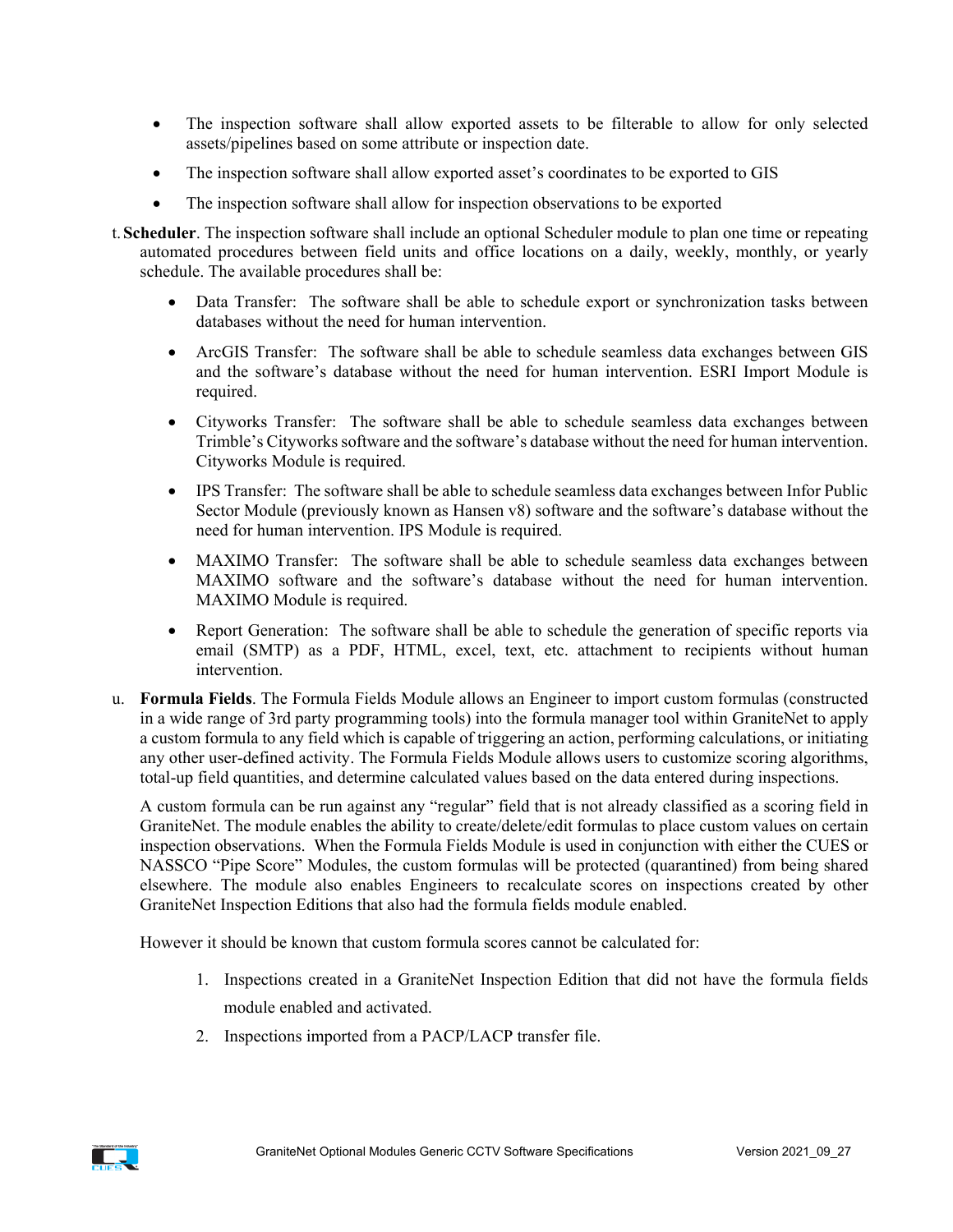- v. **CUES Pipe Score for CUES Codes**. The CUES Pipe Score for CUES codes module rates any observation and create scores for mainlines and laterals (Total Pipe Score, Maximum/Mean/Sum Score, Sum of the Defects score, etc.). A scoring system incorporated in the software shall assist the user/management personnel in making proper pipe condition assessments. Scoring is to be based upon grades assigned to observation codes and calculated using either standard or customer specific algorithms. Grades can be programmed to be dependent to secondary properties like pipe size, type, weather, etc. Only Administrators shall be allowed/able to make changes to grade and scoring algorithm values.
- w. **Data Transfer**. The inspection software shall include an optional Data Transfer module to allow the user to export or import information between GraniteNet databases.
- x. **Web Synchronization**. The inspection software shall include an optional WebSync module to allow the transfer of data and media over the Web back and forth between the office and the field units (truck computers, mobile equipment, and laptops/tablets). WebSync uses internet connectivity to transmit encrypted inspection data and video (TLS 1.2+ encryption) wirelessly to the office or Cloud. Software that does not truly synchronize data and, instead, merely makes a copy of it in location such as Drop Box or Google Docs shall not be acceptable. WebSync shall be configurable to be triggered upon the stopping of an inspection or other custom frequencies. If data transmission is interrupted due to connectivity issues, WebSync will re-initiate its session from where it left off and resume the transfer from that point when a suitable connection is obtained. If a session can't be completed, a log file will display the result and the inspection information - and the media will remain on the sender's computer until it can be re-tried, when better connectivity is available. WebSync can be set to transmit inspection data only (in small file sizes) and skip sending media files if they are not required daily. For example, some users will synchronize inspection information throughout the day but choose to synchronize the video media at the end of the week, perhaps when the users/vehicles are back in the yard with access to the network. The inspection software's WebSync Module is required on the field unit(s) and must implement an ASP.NET instance hosted securely on the local network using an IIS server with Oracle 11.x or SQL DB 2008 R2- 2019. The software shall also be offered as a Cloud-hosted service as well.
	- y. **Report Designer.** The inspection software shall include an optional Report Designer module to create or modify report templates. The software shall allow users to create additional reports as needed using a report creation wizard to easily guide the user.
	- z. **Management Console**. The inspection software shall include an optional Management Console module to allow the user to modify panes, create fields, add codes, and other database management functions.
	- aa. **CUES Codes Standard**. The inspection software shall include an optional CUES Standard module that includes the default CUES code system, field structures, and reports.
	- bb. **DUC Video Recording**. The inspection software shall include an optional Digital Universal Camera (DUC) Video Recording module to record digital video from a CUES Digital Universal Camera to a digital file.
	- cc. **DUC Flat Generation**. The inspection software shall include an optional DUC Flat Generation module to create side scanning flat images from a CUES Digital Universal Camera (DUC) digital file.
	- dd. **DUC Review**. The inspection software shall include an optional DUC Review module to play back digital video and flat images from a CUES Digital Universal Camera (DUC) digital file.
	- ee. **Inclinometer**. An inclination module is available for determining the slope of a pipe. The inclination graph is produced during the inspection and while entering inspection data. The user can visually see the slope of the pipe at any point in time during the inclination survey.

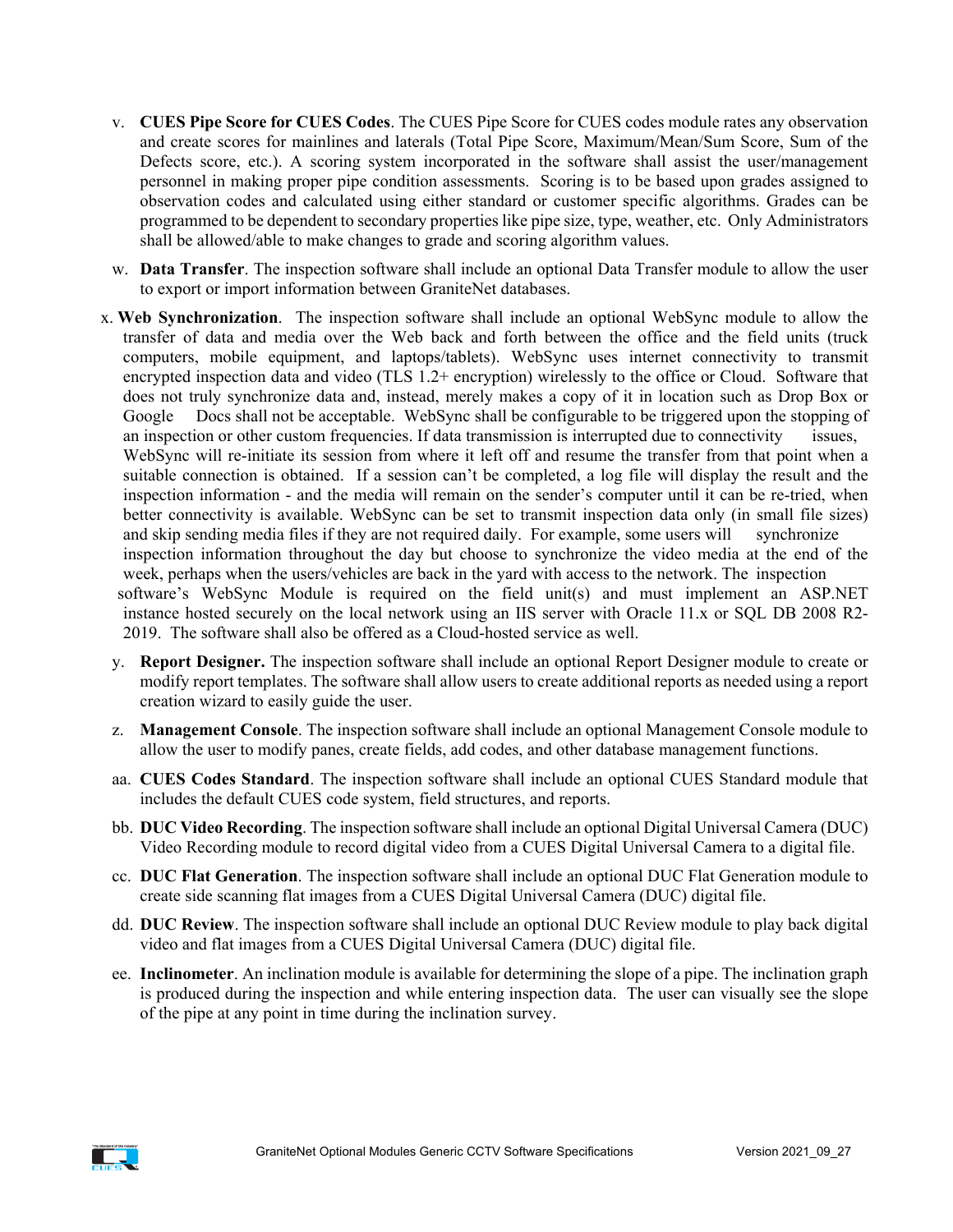- ff. **Import From SPiDER**. The inspection software shall support the Spherical Imagery Digitally Enhanced Rendering 360 Scanner/PointCloud technology by enabling users to import SPiDER data and media to automatically create (node) inspections within the software so that post processing in accordance with industry standards can be completed and retained in the inspection software. SPiDER inspections shall be associated to specific assets within ESRI ArcGIS. Imported inspection data shall be prepopulated within the software to streamline post processing analysis and spatially linked archival within the inspection software.
- gg. **Automatic Grout**. The inspection software shall offer an optional module able to integrate with the CUES "Automated Grout Control System" known as "Easy Grout" which displays packer pressure, sleeve/vacuum pressure, and pump speed. The Grout Module shall automate the process within the inspection software and retain all grout functions via a mouse. It must have an on-screen display of pressure and air test to visually determine pass/fail for the pipe joint grouting process including recording the sequence of packer and sleeve inflations, pressure readings, grout material pumped, gel time, start time, duration, etc. to provide detailed analysis of each grout operation for precise quality assurance without requiring the operator to manually input the information into the inspection software.
	- hh. **MAXIMO Interface**. The IBM MAXIMO Module offers the ability to collect TV inspection data by utilizing the existing MAXIMO Code System and will complete inspections in the field from Work Orders that have been transferred from the Maximo v.7 program. Completed inspections are then transferred to the office for a true bi-directional process.
	- ii. **Azteca Cityworks Interface**. The Azteca Cityworks Module offers the ability to collect TV inspection data for field maintenance activities between Cityworks Server v2014 and later releases. Users can create, start and complete Work Order tasks directly from Cityworks Server's Work Order form by intuitively clicking a button in Cityworks to start an inspection in the inspection software. The module shall use JSON (Java Script Object Notation) web services to accomplish true bi-directional integration; obsolete SOAP methods will be deemed unacceptable.
- jj. **EN 13508-2 Standard**. The inspection software shall include an optional EN13508-2 Standard module that includes the default EN13508-2 code system, field structures, and reports.
- kk. **MPEG4 H.264**. The inspection software shall include an optional MPEG4 H.264 Video Recording module to record digital video from an analog live video source to a digital file. The H.264 video recording module allows GraniteNet in the field to record video in the H.264 format (.mp4). It's a high-quality, low file size format that can also be streamed via the web. The MPEG H.264 Module is not needed to playback H.264 video.
- ll. **IPS (HANSEN) interface**. The Infor Public Sector Module (previously known as Hansen v8) allows the field operator to locate tasks assigned to him/her in the desired Project in GraniteNet and then complete these tasks. For ease-of-use, all of the imported data is automatically pre-loaded in the applicable fields in GraniteNet. After the operator completes the inspection(s) in the field, the completed inspections are transferred to the IPS server through a scheduled export process daily, weekly or on any customized schedule desired. After an export from GraniteNet to IPS, users can view the completed inspection attributes, observations and associated images conveniently inside the IPS application. Additionally the asset inspection in IPS is linked to completed tasks in GraniteNet.
- mm. **SCREAM interface**. The inspection software shall include an optional SCREAM interface allows the import of information stored on a database that follows the SCREAM standard and structure.
- nn. **Excel interface**. The inspection software includes an optional Excel interface that allows the import of asset information stored on a Microsoft Excel file. The user can create a custom field mapping profile to match the Excel table fields to GraniteNet Mainline, Lateral, or Node assets. Multiple field mapping profiles can be created and saved to be run as needed.